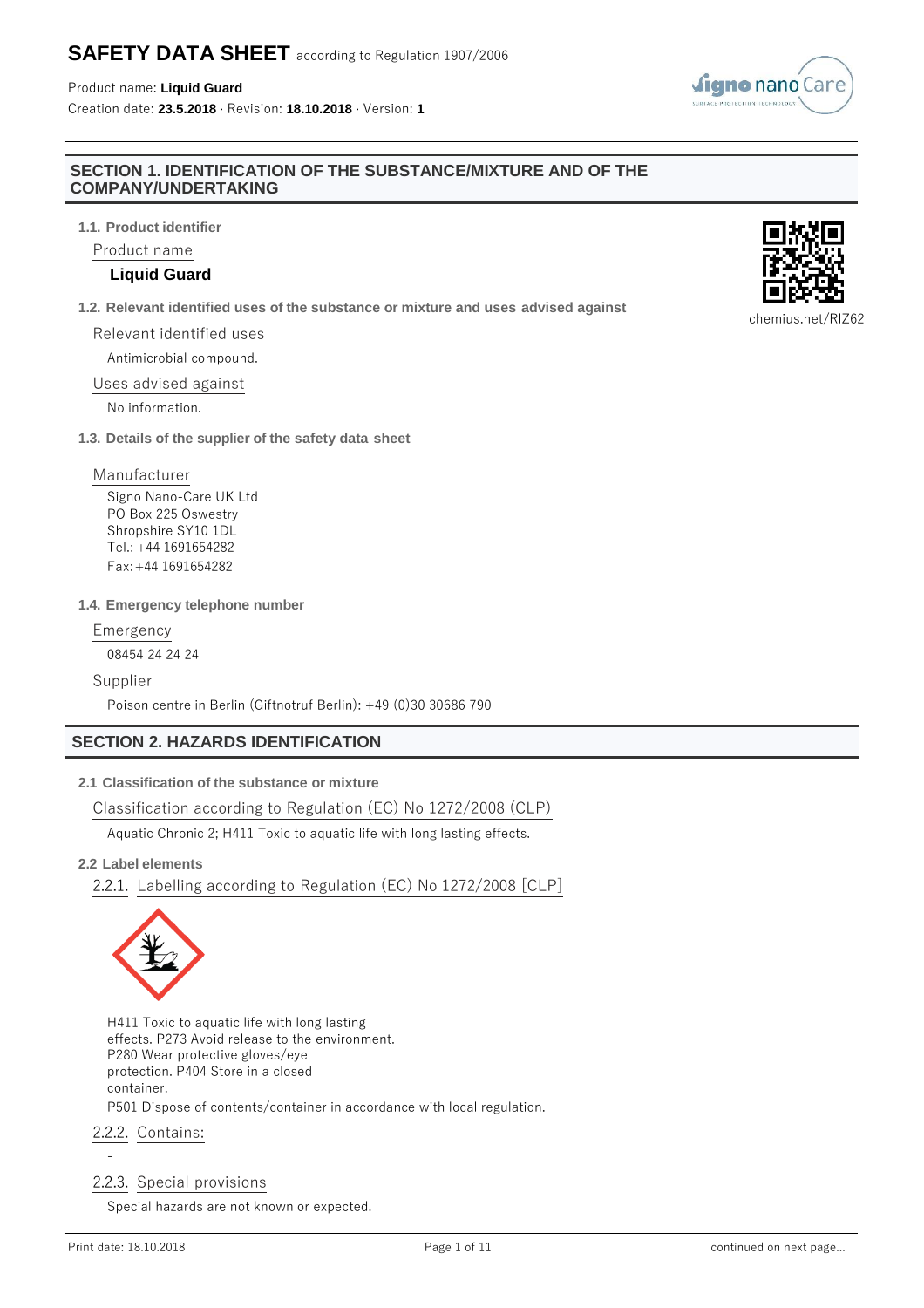figno nano Car

## **SAFETY DATA SHEET** according to Regulation

1907/2006

#### Product name: **Liquid Guard**

**2.3. Other hazards** No information.

## **SECTION 3. COMPOSITION/INFORMATION ON INGREDIENTS**

#### **3.1. Substances**

For mixtures see 3.2.

#### **3.2. Mixtures**

| <b>Name</b>                                                                      | <b>CAS</b><br>EC.<br><b>Index</b>                        | %         | <b>Classification according to</b><br><b>Regulation (EC)</b><br>No 1272/2008 (CLP)                         | <b>REACH</b><br><b>Registration No.</b> |
|----------------------------------------------------------------------------------|----------------------------------------------------------|-----------|------------------------------------------------------------------------------------------------------------|-----------------------------------------|
| Dimethyloctadecyl <sup>[3-1</sup> ]<br>(trimethoxysilyl)propyl]ammonium chloride | 27668-52-6<br>248-595-8                                  | $1 - < 3$ | Skin Irrit. 2: H315<br>Eye Irrit. 2; H319<br>Aquatic Acute 1; H400<br>Aquatic Chronic 1; H410              |                                         |
| methanol                                                                         | $67 - 56 - 1$<br>$200 - 659 - 6$<br>$603 - 001 - 00 - X$ | $0.5< -1$ | Flam. Liq. 2; H225<br>Acute Tox. 3:<br>H301 Acute Tox. 3:<br>H311 Acute Tox. 3:<br>H331<br>STOT SE 1; H370 |                                         |

## **SECTION 4. FIRST AID MEASURES**

#### **4.1. Description of first aid measures**

#### General notes

When in doubt or if symptoms do not disappear seek medical help. Show the Safety data sheet and label to the physician. Never give anything by mouth to an unconscious person. Place patient stably in side position for transportation.

#### Following inhalation

Remove patient to fresh air-move out of dangerous area. If symptoms persist seek medical attention.

#### Following skin contact

Wash affected skin areas thoroughly with plenty of water and soap! Take off all contaminated clothing. If feeling unwell seek medical help.

#### Following eye contact

Remove contact lenses. Immediately flush eyes with running water, keeping eyelids open. If irritation persist, seek professional medical attention.

#### Following ingestion

Do not induce vomiting. In case of doubt or if feeling unwell seek medical help. Show the physician the Safety Data Sheet or label. Never give anything by mouth to an unconscious person.

#### **4.2. Most important symptoms and effects, both acute anddelayed**

#### Inhalation

Excessive exposure to spray mist, fog, or vapour may cause respiratory irritation.

#### Skin contact

Contact with skin may cause irritation (redness, itching).

#### Eye contact

Contact with eyes can cause irritation (redness, tearing, pain).

#### Ingestion

May cause abdominal discomfort. May cause nausea/vomiting and diarrhea.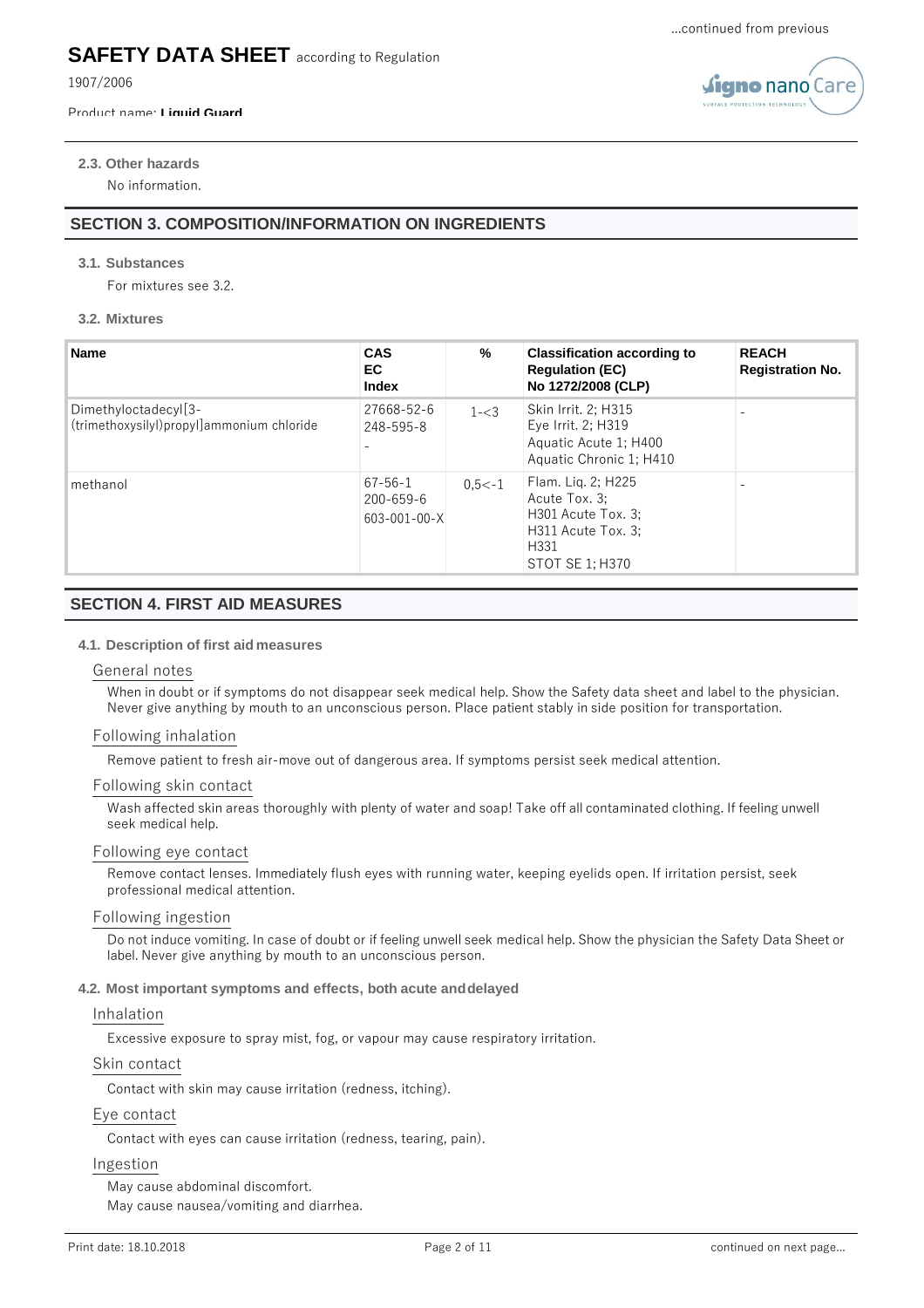**igno** nano Car

## **SAFETY DATA SHEET** according to Regulation

1907/2006

Product name: **Liquid Guard**

## **4.3. Indication of any immediate medical attention and special treatmentneeded** Treat symptomatically.

## **SECTION 5. FIREFIGHTING MEASURES**

#### **5.1. Extinguishing media**

#### Suitable extinguishing media

Use extinguishing measures that are appropriate to local circumstances and the surrounding environment.

#### Unsuitable extinguishing media

Full water jet.

#### **5.2. Special hazards arising from the substance or mixture**

#### Hazardous combustion products

In case of a fire toxic gases can be generated; do not inhale gases/smoke.

#### **5.3. Advice for firefighters**

#### Protective actions

In case of fire or heating do not breathe fumes/vapours. Cool containers at risk with water spray jet. If possible remove containers from endangered area.

#### Special protective equipment for fire-fighters

Fire-fighters should wear appropriate protective clothing for fire-fighters (including helmets, protective boots and gloves) (EN 469) and self-contained breathing apparatus (SCBA) with a full face-piece (EN 137).

#### Additional information

Contaminated extinguishing agents must be disposed of in accordance with the regulations; do not allow to reach the sewage system.

## **SECTION 6. ACCIDENTAL RELEASE MEASURES**

#### **6.1. Personal precautions, protective equipment and emergencyprocedures**

#### 6.1.1. For non-emergency personnel

#### **Protective equipment**

Use personal protective equipment (Section 8).

#### **Emergency procedures**

Ensure adequate ventilation. Keep away from sources of ignition; No smoking! Prevent access to unprotected personnel. No action shall be taken involving any personal risk or without suitable training. Evacuate the danger zone. Do not breathe vapour or mist. Avoid contact with skin, eyes and clothing. Do not use open fire and keep away all sources of ignition.

#### 6.1.2. For emergency responders

Use personal protective equipment.

#### **6.2. Environmental precautions**

Do not allow product to reach water/drains/sewage systems or permeable soil. If larger amounts are released call fire brigade or information centre.

#### **6.3. Methods and material for containment and cleaningup**

#### 6.3.1. For containment

Stem the spill if this does not pose risks. Limit spillages with non-combustible absorbents, e.g. sand, earth, vermiculite, diatomaceous earth.

#### 6.3.2. For cleaning up

Absorb product (with inert material), collect it in special container and dispose it to a licensed hazardous-waste disposal contractor. Ventilate the permises. Prevent release into the sewer, water, basements or confined areas.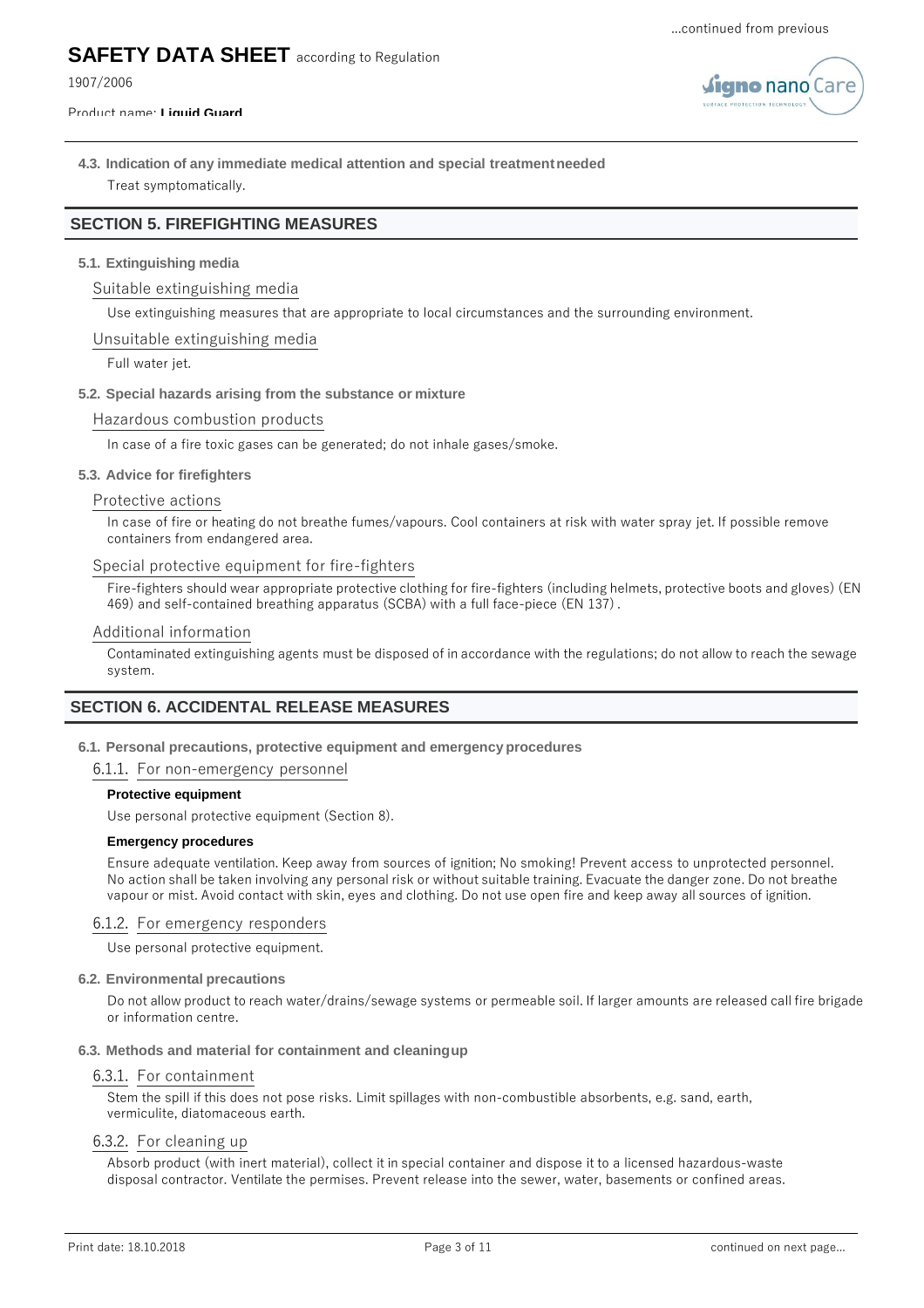1907/2006

-

#### Product name: **Liquid Guard**



## 6.3.3. Other information

## **6.4. Reference to other sections**

See also sections 8 and 13.

## **SECTION 7. HANDLING AND STORAGE**

## **7.1. Precautions for safe handling**

## 7.1.1. Protective measures

## **Measures to prevent fire**

Ensure adequate ventilation. Keep away from sources of ignition - No smoking.

## **Measures to prevent aerosol and dust generation**

Use general or local exhaust ventilation to prevent inhaling vapours and aerosols.

## **Measures to protect the environment**

Do not discharge into drains, surface water and soil. After use immediately close container tightly.

## 7.1.2. Advice on general occupational hygiene

Do not eat, drink or smoke while working. Do not breathe vapours/mist. Use good personal hygiene practices-wash hands at breaks and when done working with material. Avoid contact with skin, eyes and clothes. Remove contaminated clothes and wash before re-use. Wear suitable protective equipment; see chapter 8.

## **7.2. Conditions for safe storage, including any incompatibilities**

## 7.2.1. Technical measures and storage conditions

Store in accordance with local regulations. Protect from open fire, heat and direct sunlight. Keep away from food, drink and animal feedingstuffs. Keep away from sources of ignition - No smoking. Keep in a cool, dry and well ventilatedplace.

## 7.2.2. Packaging materials

Store in original container.

## 7.2.3. Requirements for storage rooms and vessels

Close opened containers after use. Put the container upright to prevent from leaking. Do not store in unlabelled containers.

## 7.2.4. Storage class

## 7.2.5. Further information on storage conditions

-

-

-

-

## **7.3. Specific end use(s)**

**Recommendations**

## **Industrial sector specific solutions**

## **SECTION 8. EXPOSURE CONTROLS/PERSONAL PROTECTION**

## **8.1. Control parameters**

## 8.1.1. Occupational Exposure limit values

| Name (CAS)         | <b>Limit values</b>        |                   | Short-term exposure limit  |                   | <b>Remarks</b> | <b>Biological Tolerance Values</b> |
|--------------------|----------------------------|-------------------|----------------------------|-------------------|----------------|------------------------------------|
|                    | ml/m <sup>3</sup><br>(ppm) | ma/m <sup>3</sup> | ml/m <sup>3</sup><br>(ppm) | mq/m <sup>3</sup> |                |                                    |
| Methanol (67-56-1) | 200                        | 266               | 250                        | 333               | Sk             |                                    |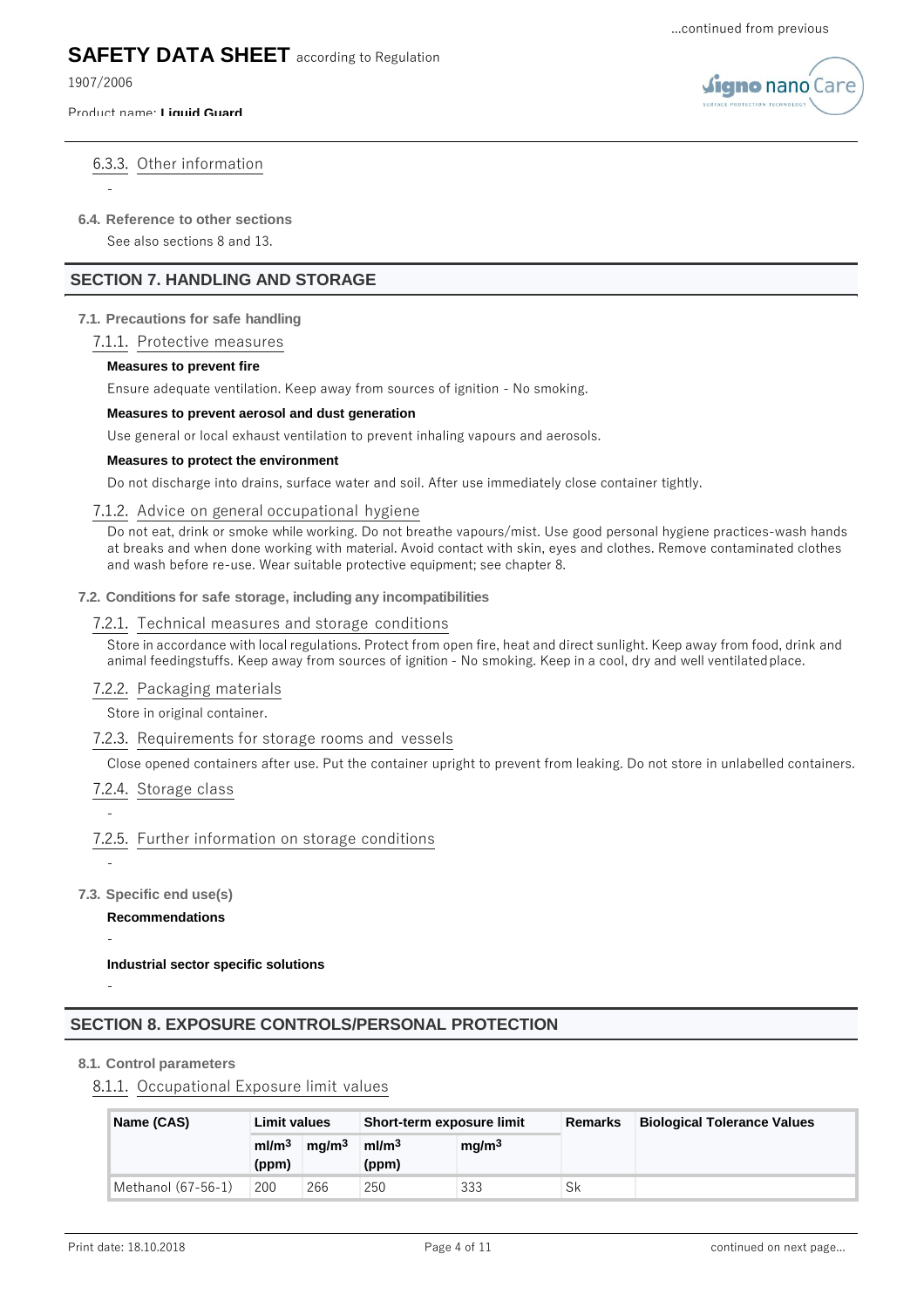1907/2006

#### Product name: **Liquid Guard**



## 8.1.2. Information on monitoring procedures

BS EN 14042:2003 Title Identifier: Workplace atmospheres. Guide for the application and use of procedures for the assessment of exposure to chemical and biologicalagents.

## 8.1.3. DNEL/DMEL values

No information.

## 8.1.4. PNEC values

No information.

## **8.2. Exposure controls**

## 8.2.1. Appropriate engineering control

## **Substance/mixture related measures to prevent exposure during identified uses**

Do not breathe vapours/aerosols. Use good personal hygiene practices-wash hands at breaks and when done working with material. Handle in accordance with good industrial hygiene and safety practice. Do not eat, drink or smoke while working. Avoid contact with skin, eyes and clothes.

## **Organisational measures to prevent exposure**

Remove all contaminated clothes immediately and wash them before reuse.

## **Technical measures to prevent exposure**

Provide good ventilation and local exhaust in the area with increased concentration. Keep away from food, drink and animal feedingstuffs.

### 8.2.2. Personal protective equipment

### **Eye and face protection**

Safety glasses with side protection (EN 166).

#### **Hand protection**

Protective gloves (EN 374). The penetration time is determined by the protective glove manufacturer and should be followed. Follow the manufacturer's instructions for use, storage, maintenance and glove changing. In case of damage or at the first signs of wear and tear, change the gloves immediately. The selection of the suitable gloves does not only depend on the material, but also on further marks of quality and varies from manufacturer to manufacturer.

## **Skin protection**

At high risk of skin exposureare chemical suits (EN ISO 6530:2005) and boots may be required (EN ISO 20345:2012).

## **Respiratory protection**

In case of insufficient ventilation wear suitable respiratory protection. Wear suitable protective breathing mask (EN 136) with filter A2-P2 (EN 14387).

## **Thermal hazards**

## -

## 8.2.3. Environmental exposure controls

## **Substance/mixture related measures to prevent exposure**

The emissions generated by manufacturing processes, including those generated by ventilation equipment, should be checked to ensure compliance with environmental standards

## **Technical measures to prevent exposure**

Do not allow product to reach drains, sewage systems or ground water.

## **SECTION 9. PHYSICAL AND CHEMICAL PROPERTIES**

## **9.1. Information on basic physical and chemical properties**

| ۰.                       | <b>Physical state:</b> | liquid         |
|--------------------------|------------------------|----------------|
| $\overline{\phantom{a}}$ | Colour:                | colourless     |
| $\blacksquare$           | Odour:                 | characteristic |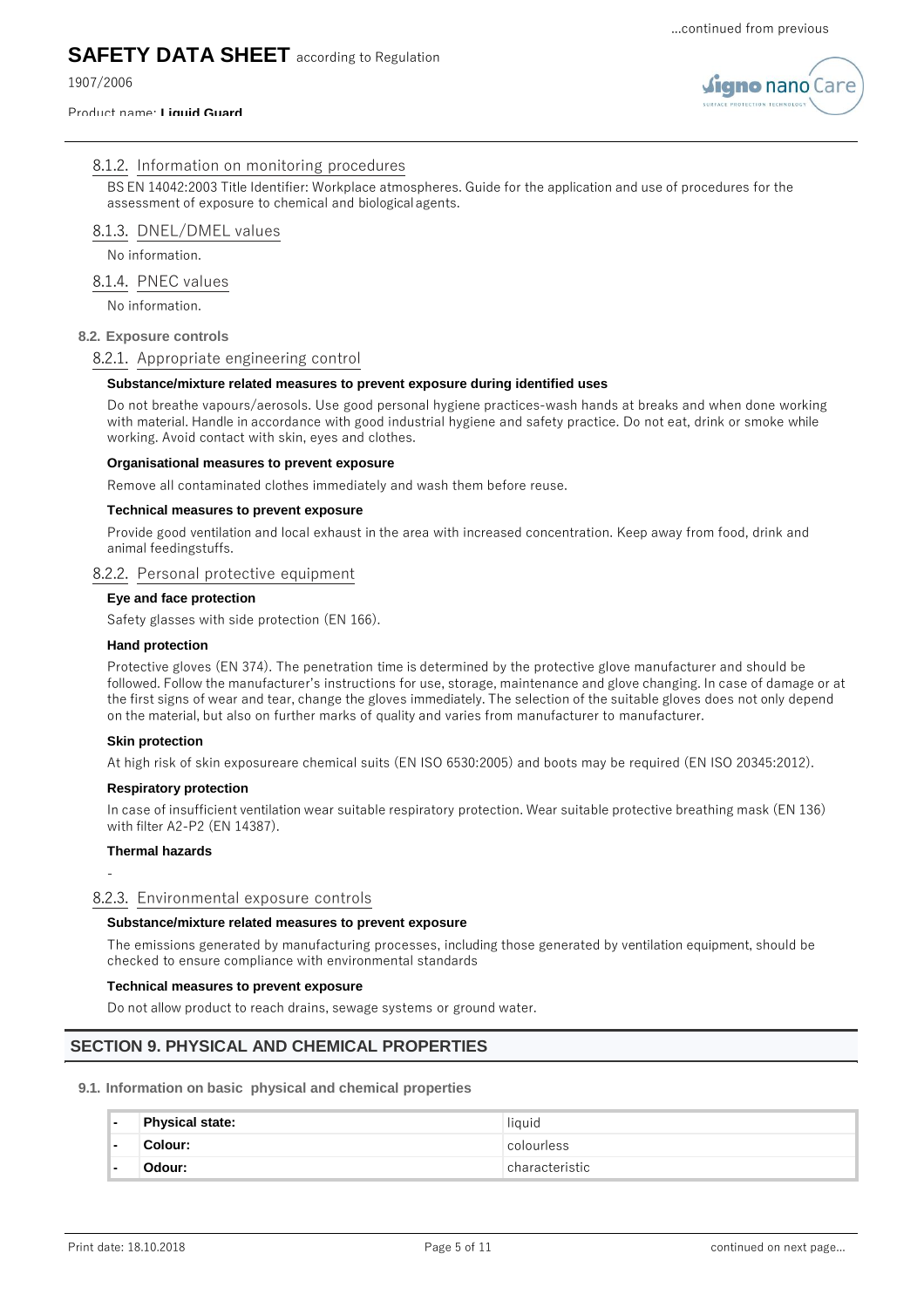1907/2006

#### Product name: **Liquid Guard**



#### Important health, safety and environmental

information

|   | рH                                  | No information. |
|---|-------------------------------------|-----------------|
| ۰ | <b>Melting point/Freezing point</b> | No information. |
| ٠ | Initial boiling point/boiling range | No information. |
| ۰ | <b>Flash point</b>                  | No information. |
| ۰ | <b>Evaporation rate</b>             | No information. |
| ۰ | Flammability (solid, gas)           | No information. |
| ۰ | <b>Explosion limits (vol%)</b>      | No information. |
| ۰ | Vapour pressure                     | No information. |
| ۰ | Vapour density                      | No information. |
| ۰ | <b>Density</b>                      | No information. |
| ۰ | <b>Solubility</b>                   | No information. |
| ۰ | <b>Partition coefficient</b>        | No information. |
| ۰ | <b>Auto-ignition temperature</b>    | No information. |
| ۰ | <b>Decomposition temperature</b>    | No information. |
| ۰ | <b>Viscosity</b>                    | No information. |
| ۰ | <b>Explosive properties</b>         | No information. |
| ۰ | <b>Oxidising properties</b>         | No information. |

#### **9.2. Other information**

**- Remarks:**

## **SECTION 10. STABILITY AND REACTIVITY**

#### **10.1. Reactivity**

Stable under recommended transport or storage conditions.

#### **10.2. Chemical stability**

Product is stable under normal conditions according to handling and storage.

#### **10.3. Possibility of hazardous reactions**

The product is stable under recommended storage and handling conditions.

#### **10.4. Conditions to avoid**

No special precautions required. Consider the directions for use and storage.

#### **10.5. Incompatible materials**

Not known.

#### **10.6. Hazardous decomposition products**

Under normal use conditions no hazardous decomposition products are expected. In case of fire/explosion vapours dangerous for health are spread.

## **SECTION 11. TOXICOLOGICAL INFORMATION**

#### **11.1. Information on toxicologicaleffects**

#### 11.1.1. Acute toxicity

#### **Additional information**

Not classified for acute toxicity.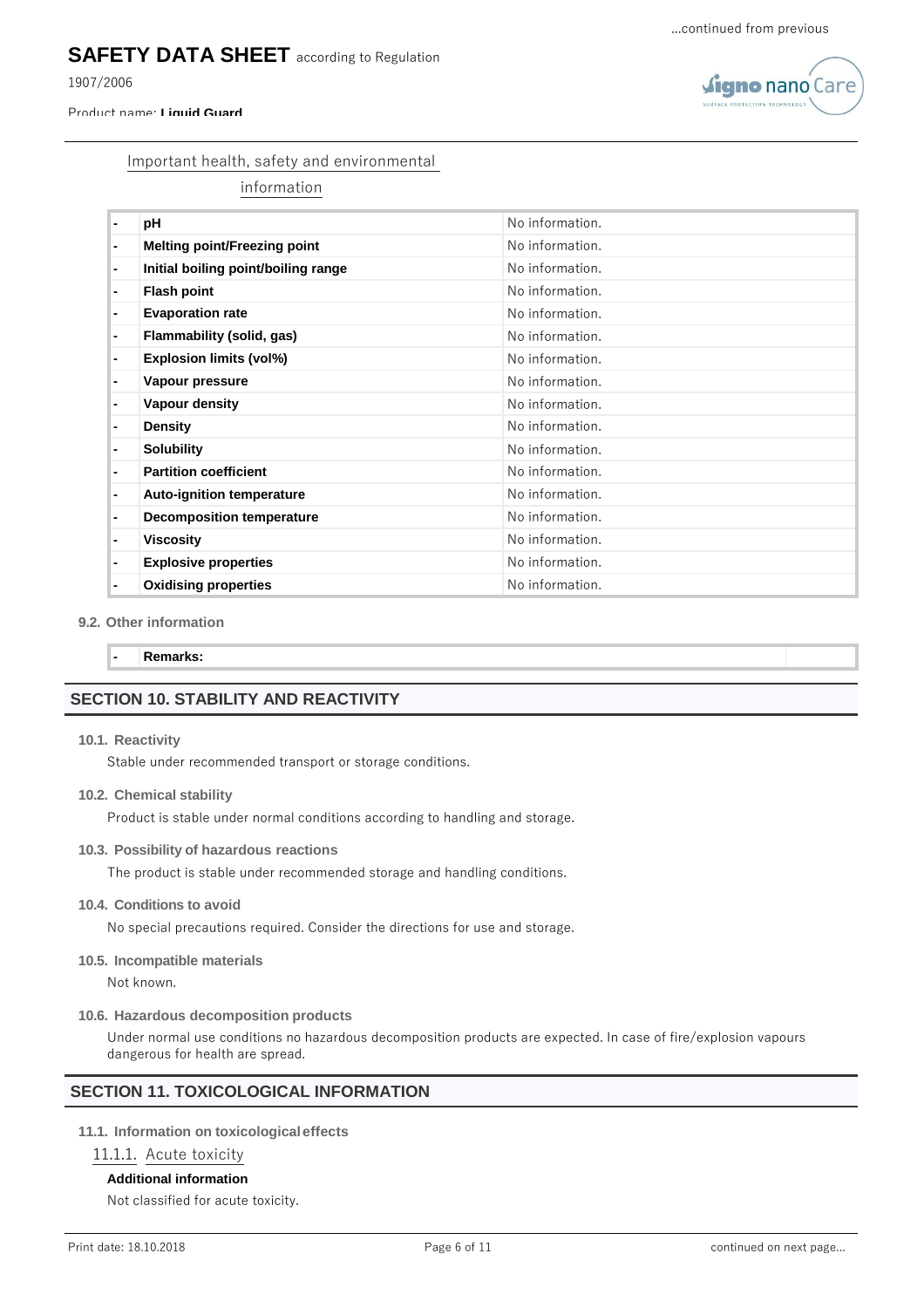1907/2006

#### Product name: **Liquid Guard**



## 11.1.2. Skin corrosion/irritation, serious eye damage/irritation

## **Additional information**

The product is not classified as irritating to skin and eyes.

## 11.1.3. Respiratory or skin sensitisation

## **Additional information**

Not classified as sensitizing.

## 11.1.4. Carcinogenicity, Mutagenicity, Reproductive toxicity

**Carcinogenicity**

### No information.

**(Germ cell) mutagenicity**

No information.

### **Reproductive toxicity**

No information.

## **Summary of evaluation of the CMR properties**

The product is not classified as carcinogenic, mutagenic or toxic for reproduction.

## 11.1.5. STOT - single and repeated exposure

## **Additional information**

STOT RE (repeated exposure): not classified. STOT SE (single exposure): not classified.

11.1.6. Aspiration hazard

## **Additional information**

Aspiration hazard: Not

## **SECTION 12. ECOLOGICAL INFORMATION**

Classified.

## **12.1. Toxicity**

12.1.1. Acute (short-term) toxicity

No information.

#### 12.1.2. Chronic (long-term) toxicity

No information.

## **12.2. Persistence and degradability**

12.2.1. Abiotic degradation, physical- and photo-chemical elimination

# No information.

12.2.2. Biodegradation

No information.

## **12.3. Bioaccumulative potential**

## 12.3.1. Partition coefficient

No information.

## 12.3.2. Bioconcentration factor (BCF)

No information.

## **12.4. Mobility in soil**

## 12.4.1. Known or predicted distribution to environmental compartments

No information.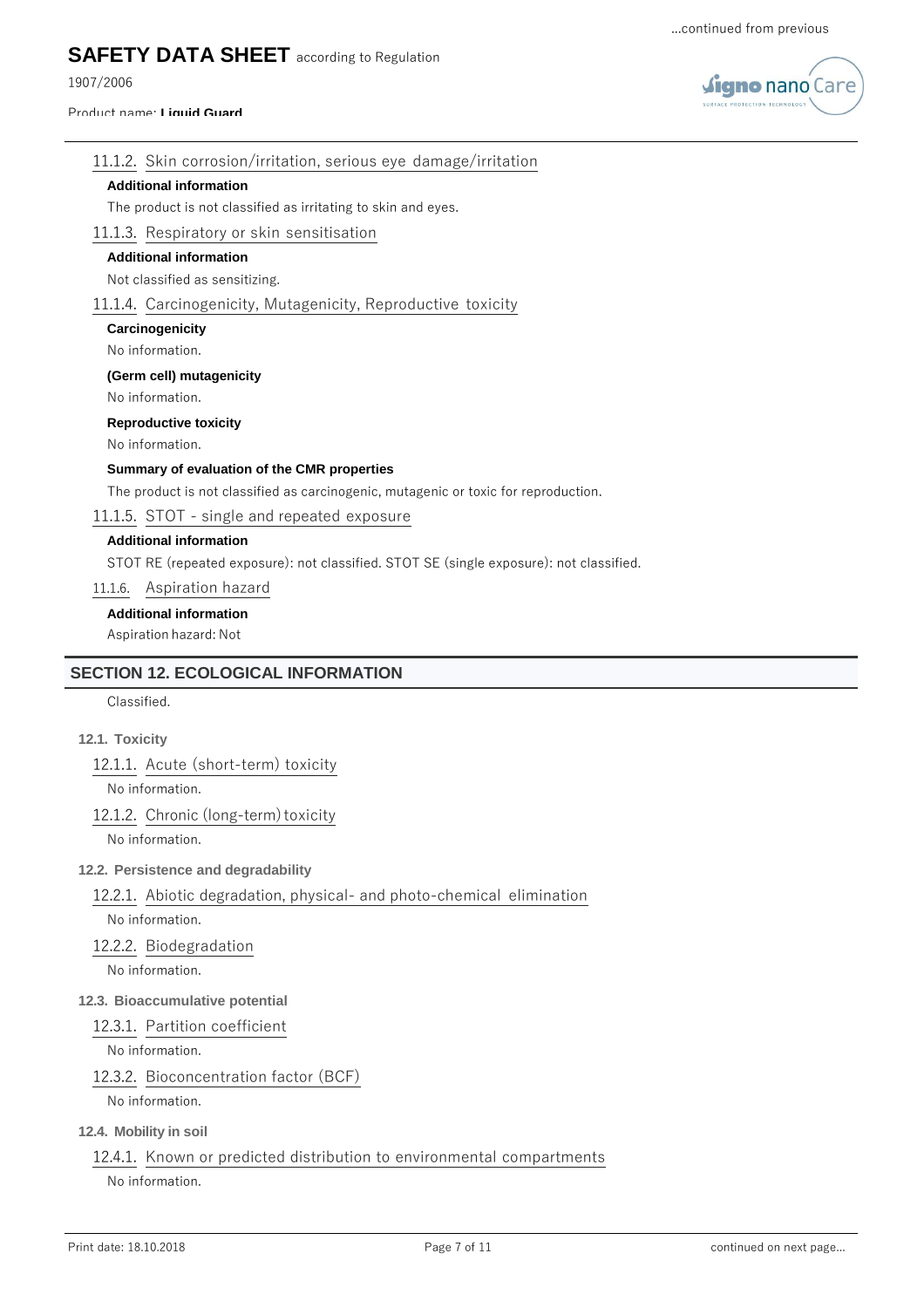1907/2006

#### Product name: **Liquid Guard**



## 12.4.2. Surface tension

No information.

12.4.3. Adsorption/Desorption

No information.

**12.5. Results of PBT and vPvB assessment**

No evaluation.

**12.6. Other adverse effects**

No information.

#### **12.7. Additional information**

#### **For product**

Toxic to aquatic life with long lasting effects. Do not allow to enter ground water, water course or sewage system.

## **SECTION 13. DISPOSAL CONSIDERATIONS**

### **13.1. Waste treatment methods**

13.1.1. Product / Packaging disposal

#### **Waste chemical**

Dispose of in accordance with applicable waste disposal regulation. Disposal must be made according to official regulations: deliver it to authorized collector/remover/transformer of hazardous waste. Do not allow product to reach drans/sewage systems.

#### **Packaging**

Dispose of in accordance with applicable waste disposal regulation. Deliver completely emptied containers to approved waste disposal authorities. Uncleaned containers are classified as hazardous waste - should be handled in the same manner as the contents.

### 13.1.2. Waste treatment-relevant information

-

-

-

13.1.3. Sewage disposal-relevant information

## 13.1.4. Other disposal recommendations

## **SECTION 14. TRANSPORT INFORMATION**

**14.1. UN number**

UN 3082

**14.2. UN proper shipping name**

ENVIRONMENTALLY HAZARDOUS SUBSTANCE, LIQUID, N.O.S. (Dimethyloctadecyl[3- (trimethoxysilyl)propyl]ammonium chloride)

## **14.3. Transport hazard class(es)**

9

**14.4. Packing group**

III

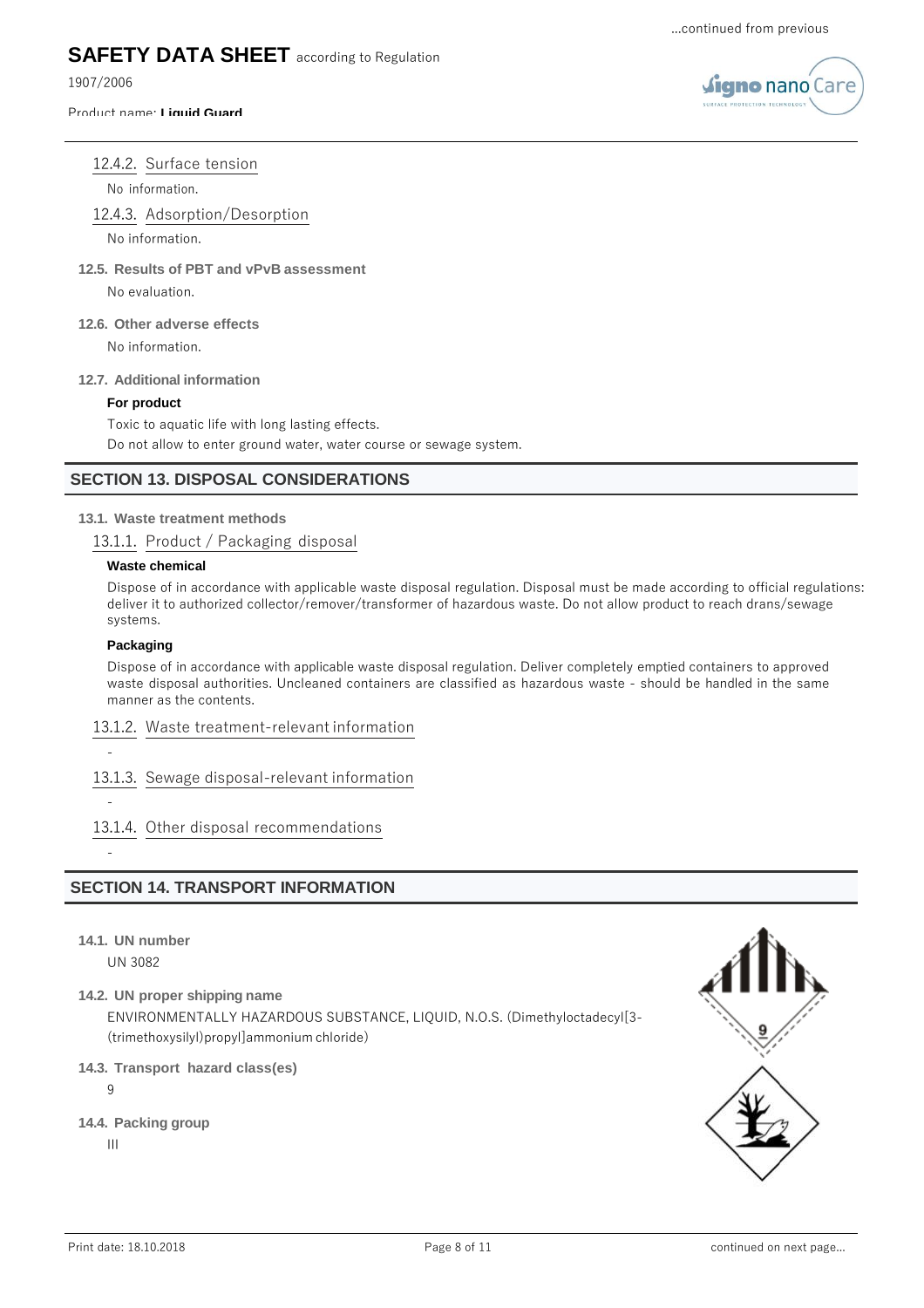1907/2006

#### Product name: **Liquid Guard**



#### **14.5. Environmental hazards**

Additional labeling: Dangerous for the

environment IMDG: MARINE POLLUTANT

**14.6. Special precautions for user**

**Limited quantities**

 $5<sub>1</sub>$ 

**Tunnel restriction code**

 $(-)$ 

### **IMDG EmS**

F-A, S-F

**14.7. Transport in bulk according to Annex II of Marpol and the IBCCode**

Goods may not be carried in bulk in bulk containers, containers or vehicles.

## **SECTION 15. REGULATORY INFORMATION**

**15.1. Safety, health and environmental regulations/legislation specific for the substance or mixture**

- Regulation (EC) No 1907/2006 concerning the Registration, Evaluation, Authorisation and Restriction of Chemicals (REACH) (including last amendment Commission Regulation (EU) 2015/830)

- Regulation (EC) No 1272/2008 on classification, labelling and packaging of substances andmixtures

15.1.1. Information according 2004/42/EC about limitation of emissions of volatile organic compounds (VOC-guideline)

not applicable

#### **15.2. Chemical Safety Assessment**

No Chemical Safety Assessment has been carried out for this substance/mixture by the supplier.

#### **SECTION 16. OTHER INFORMATION**

Indication of changes

-

Abbreviations and

#### acronyms

ATE - Acute Toxicity Estimate ADR - European Agreement concerning the International Carriage of Dangerous Goods by Road ADN - "European Agreement concerning the International Carriage of Dangerous Goods by Inland Waterways" CEN - European Committee for Standardisation C&L - Classification and Labelling CLP - Classification Labelling Packaging Regulation; Regulation (EC) No 1272/2008 CAS# - Chemical Abstracts Service number CMR - Carcinogen, Mutagen, or Reproductive Toxicant CSA - Chemical Safety Assessment CSR - Chemical Safety Report DMEL - Derived Minimal Effect Level DNEL - Derived No Effect Level DPD - Dangerous Preparations Directive 1999/45/EC DSD - Dangerous Substances Directive 67/548/EEC DU - Downstream User EC - European Community ECHA - European Chemicals Agency EC-Number - EINECS and ELINCS Number (see also EINECS and ELINCS) EEA - European Economic Area (EU + Iceland, Liechtenstein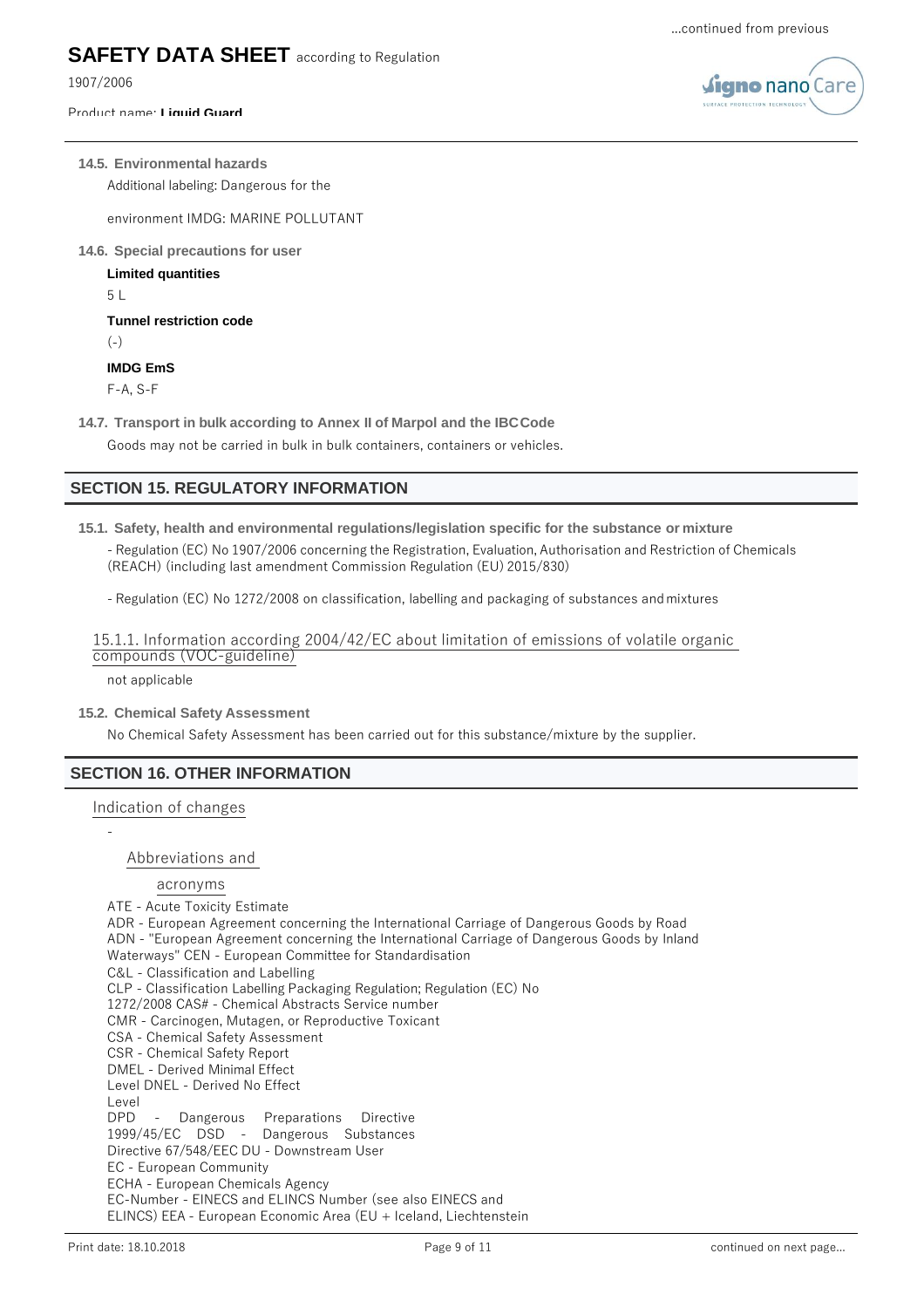1907/2006

Product name: **Liquid Guard**

and Norway)

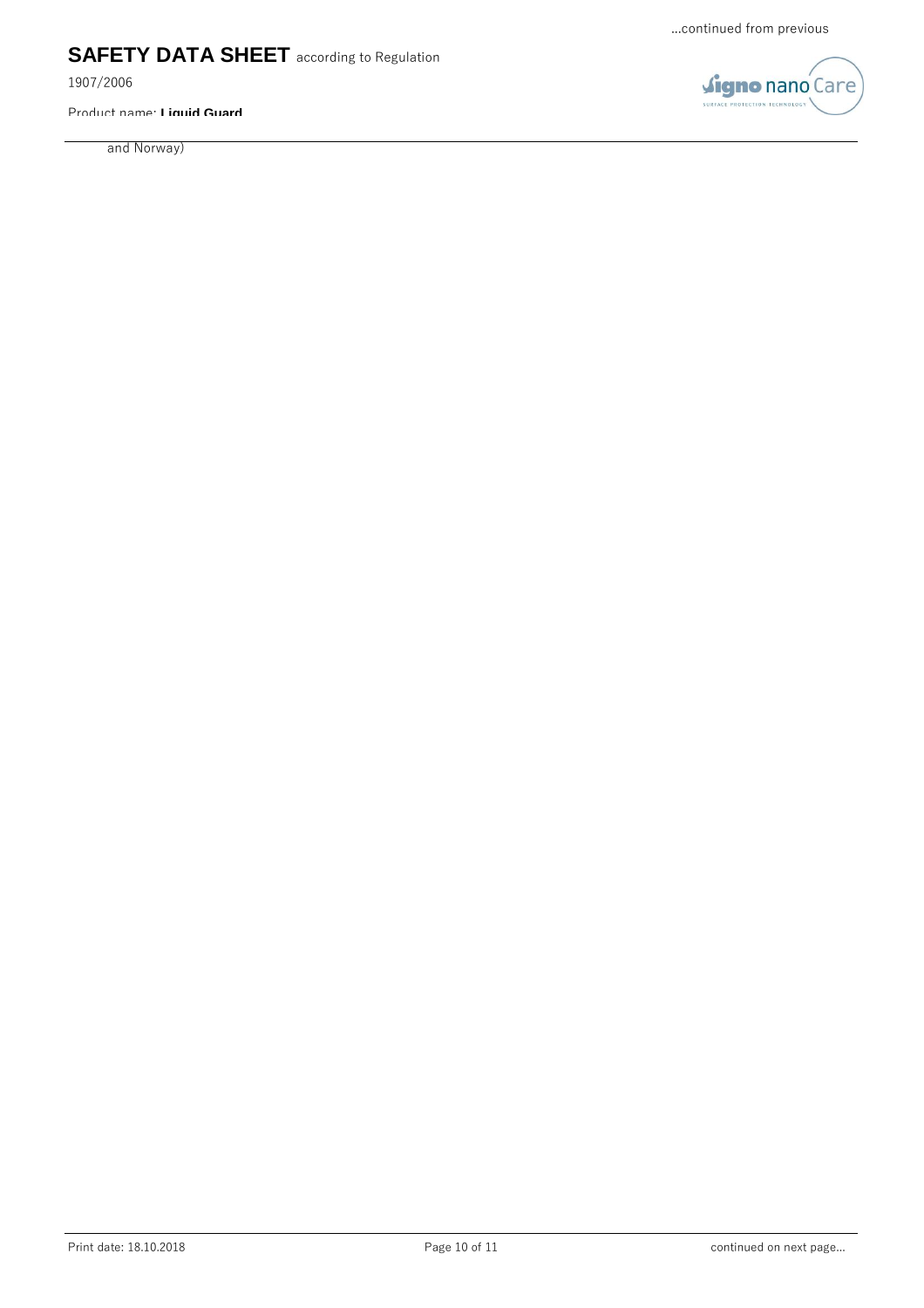1907/2006

#### Product name: **Liquid Guard**



EEC - European Economic Community EINECS - European Inventory of Existing Commercial Substances ELINCS - European List of notified Chemical Substances EN - European Standard EQS - Environmental Quality Standard EU - European Union Euphrac - European Phrase Catalogue EWC - European Waste Catalogue (replaced by LoW – see below) GES - Generic Exposure Scenario GHS - Globally Harmonized System IATA - International Air Transport Association ICAO-TI - Technical Instructions for the Safe Transport of Dangerous Goods by Air IMDG - International Maritime Dangerous Goods IMSBC - International Maritime Solid Bulk Cargoes IT - Information Technology IUCLID - International Uniform Chemical Information Database IUPAC - International Union for Pure Applied Chemistry JRC - Joint Research Centre Kow - octanol-water partition coefficient LC50 - Lethal Concentration to 50 % of a test population LD50 - Lethal Dose to 50% of a test population (Median Lethal Dose) LE - Legal Entity LoW - List of Wastes (see [http://ec.europa.eu/environment/waste/framework/list.htm\)](http://ec.europa.eu/environment/waste/framework/list.htm)) LR - Lead Registrant M/I - Manufacturer / Importer MS - Member **States** MSDS - Material Safety Data Sheet OC - Operational Conditions OECD - Organization for Economic Co-operation and Development OEL - Occupational Exposure Limit OJ - Official Journal OR - Only Representative OSHA - European Agency for Safety and Health at work PBT - Persistent, Bioaccumulative and Toxic substance PEC - Predicted Effect Concentration PNEC(s) - Predicted No Effect Concentration(s) PPE - Personal Protection Equipment (Q)SAR - Qualitative Structure Activity Relationship REACH - "Registration, Evaluation, Authorisation and Restriction of Chemicals Regulation (EC) No 1907/2006" RID - Regulations concerning the International Carriage of Dangerous Goods by Rail RIP - REACH Implementation Project RMM - Risk Management Measure SCBA - Self-Contained Breathing Apparatus SDS - Safety data sheet SIEF - Substance Information Exchange Forum SME - Small and Medium sized Enterprises STOT - Specific Target Organ Toxicity (STOT) RE - Repeated Exposure (STOT) SE - Single Exposure SVHC - Substances of Very High Concern UN - United Nations vPvB - Very Persistent and Very Bioaccumulative

Key literature references and sources for

data

-